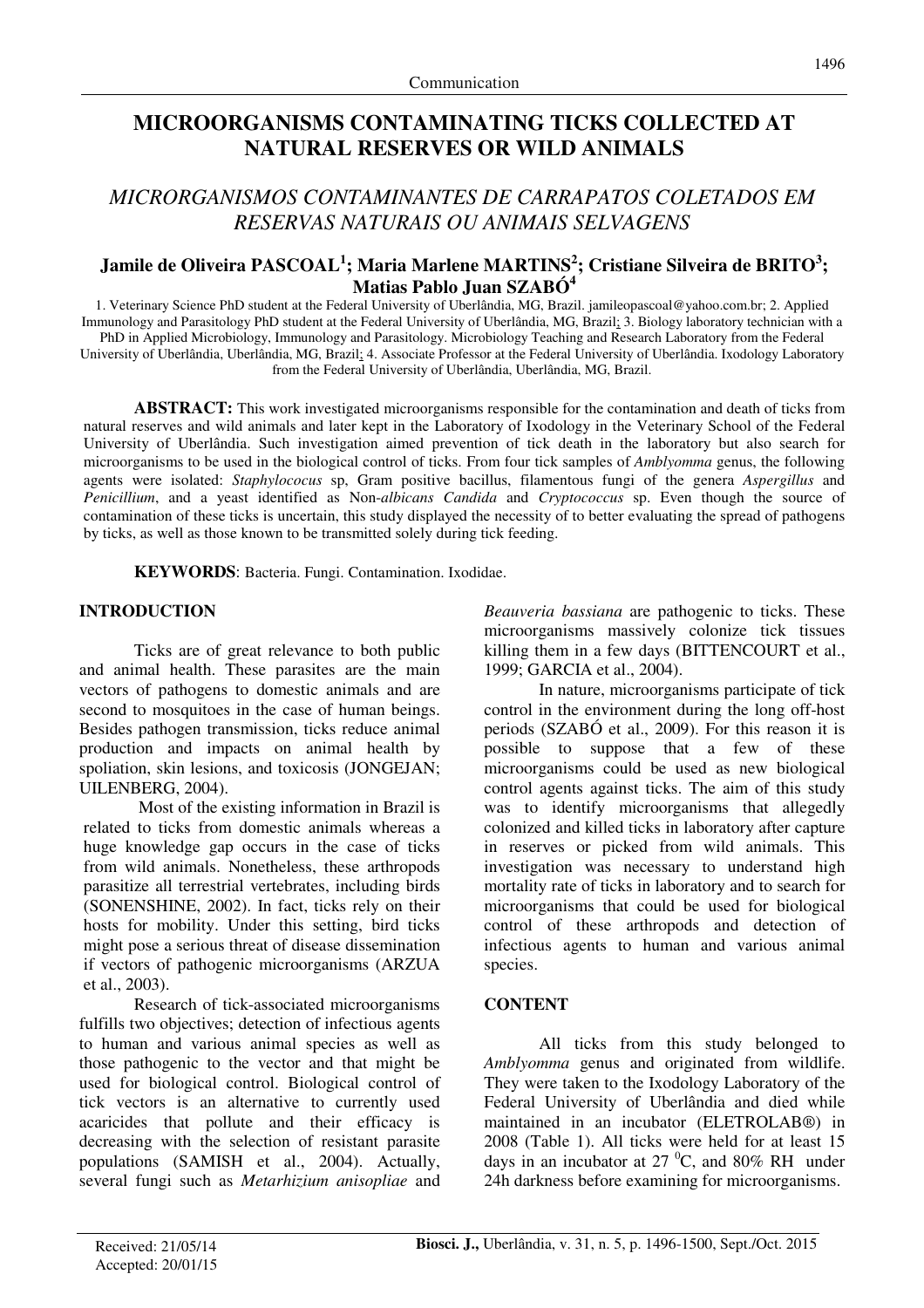Microorganisms contaminating…  $PASCOAL$ , J. O. et al.

Cultures of tick microorganisms were prepared as described before (KONEMAN et al., 2001). Four tick samples (Table 1) covered by fungus were placed in one glass tube each with saline solution and kept under refrigeration. Later tubes underwent vortexing and each sample was placed in two different culture mediums for growth of microorganisms according to the manufacturer's instructions. Samples in Sabouraud Dextrose Agar (NEOGEN ®), used for fungus growth, were kept in room temperature for eight days and samples in Agar TSA (Tryptic Soy Agar - BD Difco™), used as nutrient source for microorganisms were incubated at 37ºC for 48h. Slide culture was also used for identification of fungus.

Microorganism colonies were identified according to morphological and staining characteristics (Gram stain) and classic microbiologic techniques. *Staphylococcus*, genus,

Gram- positive bacilli and yeast-form fungi were characterized by morphology. Yeast-form fungi were identified for microscopic features such as germinative tube and CHROMAGAR *Candida* was used for presumptive characterization of *Candida albicans*, *Candida tropicalis* and *Candida krusei*. Urease production test was used to distinguish *Cryptococcus* sp. from *Candida* sp. (KONEMAN et al., 2001).

*Staphylococcus* sp. and Gram positive bacilli colonies grew in the TSA medium and in one of the samples an urease positive yeast, *Cryptococcus* sp., grew as well. *Aspergillus* sp. *Penicillium* sp. grew in Sabouraud medium. Yeast found in two plaques was urease negative (*Candida*). CHROMAGAR culture allowed this yeast to be classified as Non-*albicans Candida* (Table 1).

**Table 1.** Origin of parasites and contaminant microorganisms of ticks from reserves or wild animals, Uberlândia, MG.

| Sample | Ticks                  | Origin                                                              | Contaminant               |
|--------|------------------------|---------------------------------------------------------------------|---------------------------|
|        |                        |                                                                     | Microorganisms            |
|        | 2 nymphs               | Larvae captured in Glória Farm of the                               | <i>Aspergillus</i> sp.    |
|        | Amblyomma sp.          | Federal University of Uberlândia and                                | Penicillium sp.           |
|        |                        | fed on chick.                                                       | Non-albicans Candida      |
|        |                        |                                                                     | Gram-positive bacilli     |
|        | 6 nymphs               | Cerrado (savannah) from the Clube                                   | <i>Aspergillus</i> sp.    |
|        | Amblyomma sp.          | Caça e Pesca reserve, Uberlândia, MG.                               | Staphylococcus sp.        |
|        |                        |                                                                     |                           |
| 3      | Nymph<br>Amblyomma sp. | Giant anteater found within the city of<br>Frutal, MG.              | <i>Aspergillus</i> sp.    |
|        |                        |                                                                     | <i>Cryptococcus</i> sp.   |
|        |                        |                                                                     | Gram-positive bacilli     |
| 4      | Nymph                  | Nymph of Bird captured at the Glória                                | <i>Aspergillus</i> sp.    |
|        | Amblyomma sp.          | Farm from the Federal University of<br>Uberlândia and fed on chick. | Penicillium sp.           |
|        |                        |                                                                     | Non-albicans Candida      |
|        |                        |                                                                     | <i>Staphylococcus</i> sp. |





By this time, it is impossible to determine origin of microorganisms on ticks since this vectors had a



**Figure 2.** Microorganisms identified in Sabouraud medium.

long way from nature until microorganism isolation and identification. It is worthwhile mentioning that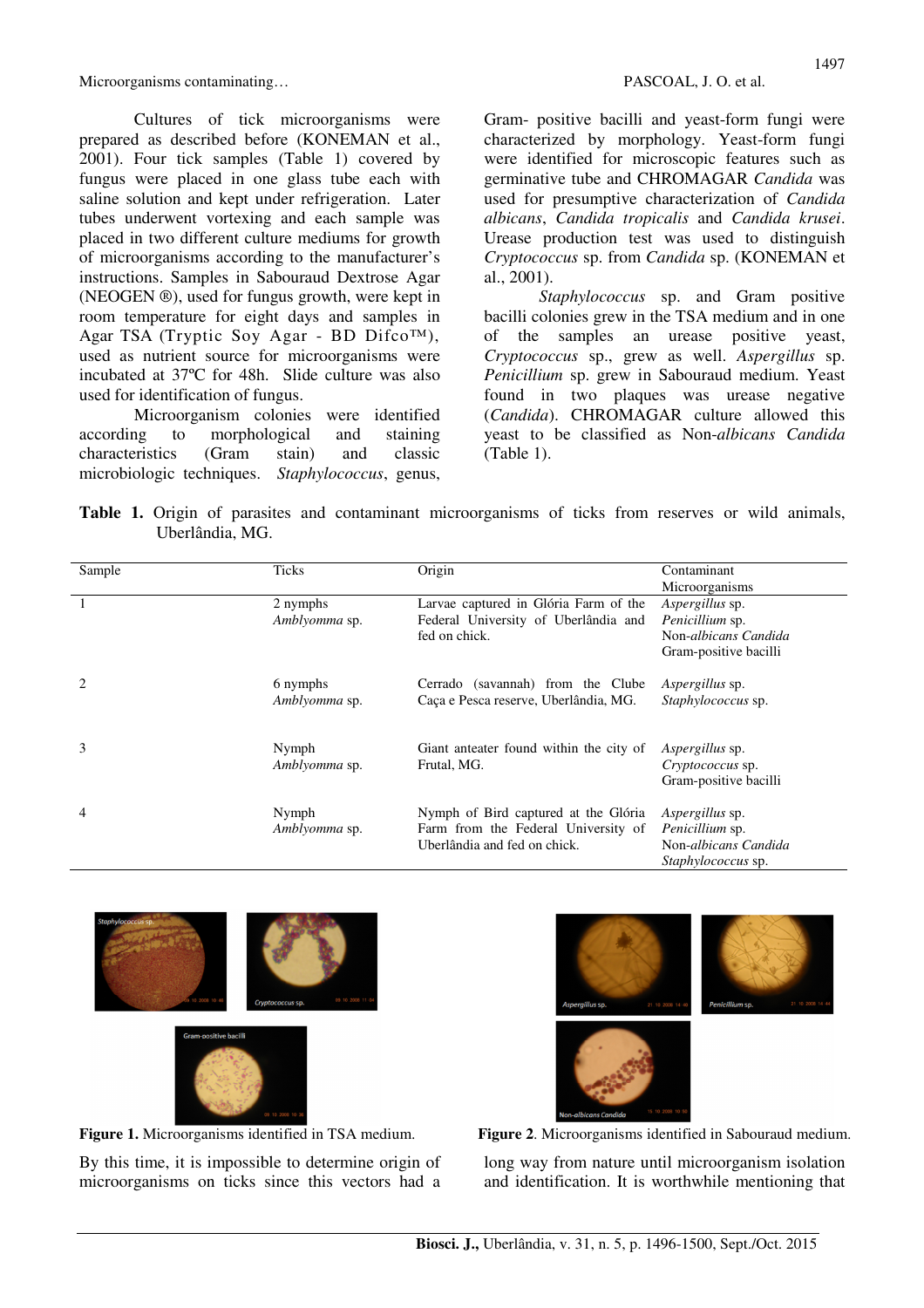ticks from domestic animals were kept in the same incubator but only those from wildlife were covered by fungus. This indicates that origin of the fungus was not the incubator (routinely cleaned). It is also impossible to know if ticks died because of the infection with the detected microorganisms. However, the knowledge of the association of these microorganisms with ticks is, on its own, a relevant observation; it indicates that ticks can carry pathogens, at least mechanically. A second interesting observation relates a possible role in nature by microorganism diversity on ticks. Even though some of them can infect and kill these vectors, others might be related to the inhibition of pathogenic ones. Such situation seems to have occurred in experiments with *Amblyomma incisum* (SZABÓ et al., 2009). These authors observed that if maintained in incubators at highly humid conditions, similar to the ones found in their natural settings, engorged female ticks were soon fungus covered and died without ovipositing. However, female ticks from the same cohort kept in metal cages in humid forests, oviposited normally. Several influences should be considered in this case, but it can be speculated that fungus infection was controlled by microbiota from the forest.

Bacteria found in this work were all Grampositive and ubiquitous in nature. They are found on the soil, air, water or as commensals on animal and human skin. These bacteria have both pathogenic and no-pathogenic strains and infection and transmission vary according to the strain (CARTER, 1988; SONGER & POST, 2005).

*Aspergillus* genus was the most prevalent among the isolated yeast-form fungi, followed by *Penicillium*, both saprophytic. In a similar work, Monteiro et al. (2003), found mainly *Penicillium* followed by *Aspergillus*, and four other yeast-form fungi on ticks undergoing natural infection. These authors highlighted that medium used for culture as well as competition among fungus may have inhibited growth of entomopathogenic fungus, as they grow slower than those saprophytic. Such might have happened in our work as well.

According to Passoni (1999), *Cryptococcus*  spp. can be found in the soil, decomposing wood and bird excreta, especially of pigeons. Pigeons are mechanic vectors and their excreta is a natural substrate for the fungus. These birds by braking and scraping wood for nests seems to create ideal conditions for the survival of the pathogenic *Cryptococcus neoformans*.

Pascoal et al. (2013) observed on survey for ticks on birds that *Amblyomma nodosum* was a major tick species on passerine birds at a Cerrado reserve. While nymphs parasitize birds, adults of this tick species are routinely found on anteaters (*Myrmecophaga tridactyla, Tamandua tetradactyla*) (MARTINS et al., 2004). In this context, a few bird species pose a potential problem for tick-associated pathogen dissemination thanks to their high capacity of moving. An especial attention should be given to sinantropic birds such as pigeons, sparrows and others. In the case of the *Cryptococcus* sp. recovered from an *A. nodosum* from an anteater, fungus could have infected tick in nature (Cerrado). On the other way round, infection could have occurred in the Veterinary Hospital where the anteater remained for a few days close to several other animals from various origins.

Most of the observations about microorganisms pathogenic to ticks are restricted to entomopathogenic fungus such as *Metarhizium anisopliae* and *Beauveria bassiana* (GARCIA et al., 2008; BITTENCOURT et al., 1999; PRETTE et al., 2005). Much less is known about other fungus species on ticks, particularly of the *Amblyomma* genus.

Agents such as *Aspergillus, Candida, Cryptococcus* and zygomicet species were once considered laboratory contaminants and clinically irrelevant. These species, however, are by now recognized as pathogens associated to ailments such as endocarditis, lung infections, keratitis and others, particularly in immunosuppressed patients (ANVISA, 2004).

Thus bacterial (*Staphylococcus* sp. and Gram- positive) and fungi and yeast (*Aspergillus* sp., *Penicillium* sp., *Candida* sp. e *Cryptococcus*  sp.) found herein, irrespective of contamination source, whether in nature or later in human settings (veterinary hospital, laboratory), displays the capacity of ticks disseminating pathogens not only during hematophagy but also of those carried on tick surface.

## **ACKNOWLEDGEMENTS**

We are indebted to Dr. Paulo Gontijo Pinto Filho, head of the Microbiology Teaching and Research Laboratory from the Federal University of Uberlândia, for permission to use the Laboratory and collaborating with material. This research was supported by Conselho Nacional de Desenvolvimento Científico e Tecnológico – CNPq (scholarship to J.O., Pascoal and Academic Career Research Fellowship to M.P.J. Szabó).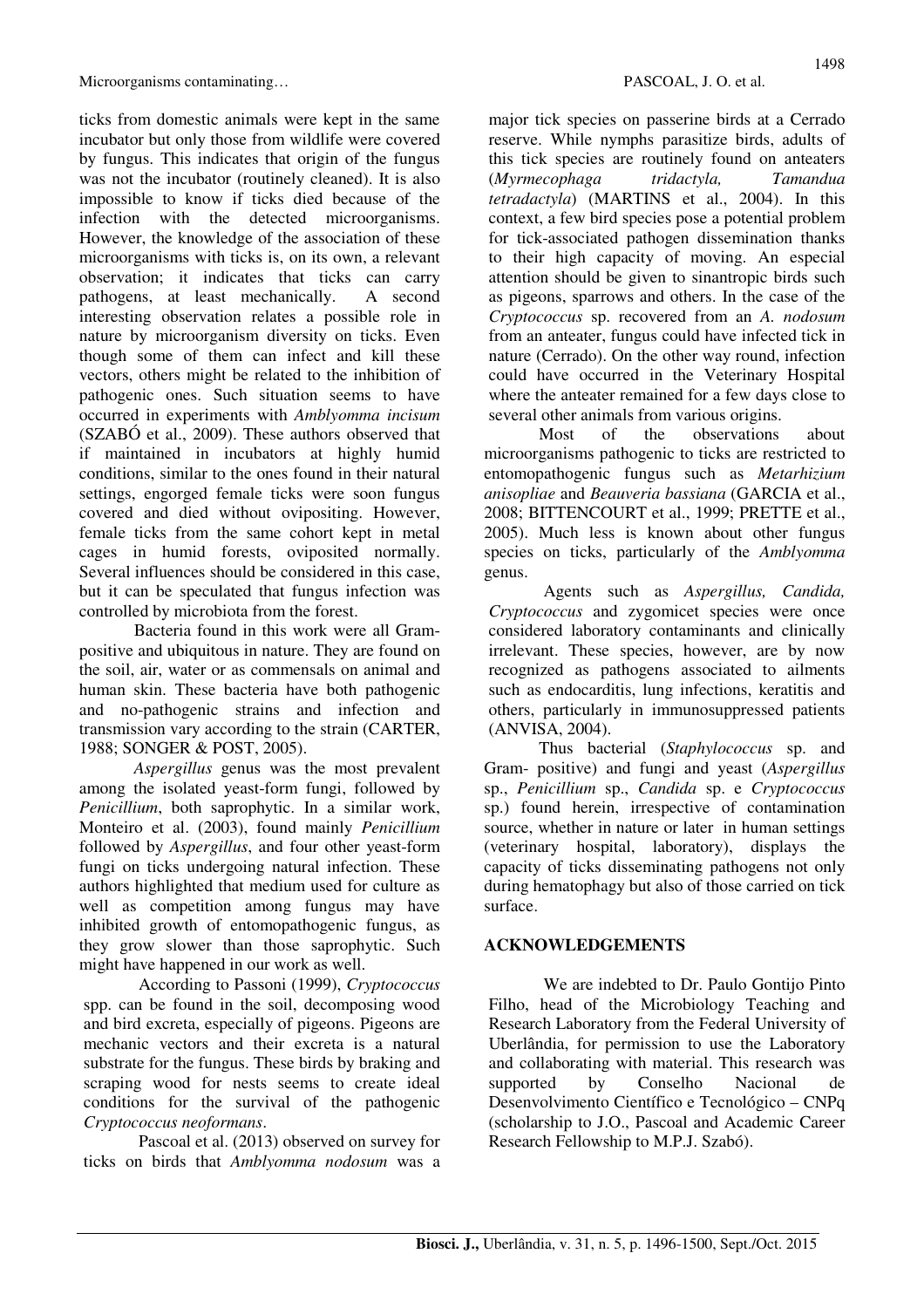**RESUMO:** Neste trabalho foram investigados microrganismos responsáveis pela colonização e morte de carrapatos provenientes de reservas naturais ou animais selvagens e mantidos posteriormente no Laboratório de Ixodologia da Faculdade de Medicina Veterinária da Universidade Federal de Uberlândia. Esta investigação se fez necessária para tentar prevenir mortalidade de carrapatos no laboratório, mas também para contribuir com a busca por microrganismos que poderiam ser utilizados no controle biológico do ácaro. Foram isolados de cinco amostras de carrapatos do gênero *Amblyomma* os seguintes microrganismos: *Staphylococus* sp, bacilos Gram positivos, fungos filamentosos dos gêneros *Aspergillus* e *Penicillium*, além de leveduras identificadas como *Candida* não-*albicans* e *Cryptococcus* sp. Mesmo que a origem da contaminação dos carrapatos com estes microrganismos seja incerta este trabalho indica a necessidade de se avaliar melhor a difusão de outros patógenos por carrapatos, além daqueles transmitidos com a hematofagia.

**PALAVRAS-CHAVE:** Bactérias. Fungos. Contaminação. Ixodídeos.

#### **REFERENCES**

ANVISA-AGÊNCIA NACIONAL DE VIGILÂNCIA SANITÁRIA. Detecção e Identificação dos Fungos de Importância Médica, Módulo VII. 2004. On-line. Disponível na Internet: http://www.anvisa.gov.br/servicosaude/microbiologia/mod\_7\_2004.pdf. Acesso em: 10 nov. 2008.

ARZUA, M.; SILVA, M. A. N.; K. M. FAMADAS; L. BEATI, D.M.; BARROS-BATTESTI. *Amblyomma aureolatum* and *Ixodes auritulus* (Acari: Ixodidae) on birds in southern Brazil, with notes on their ecology. **Experimental and Applied Acarology**, Netherlands, v. 31, n. 3-4, p. 283-296, 2003.

BITTENCOURT, V. R. E. P.; MASCARENHAS, A. G.; FACCINI, J. L. H. Mecanismo de infecção do fungo *Metarhizium Anisopliae* no carrapato *Boophilus Microplus* em condições experimentais. **Ciência Rural**, Santa Maria, v. 29, n. 2, p. 351-354, 1999.

CARTER, G. R. Fundamentos de Bacteriologia e Micologia Veterinária. 1ª ed. São Paulo: Roca, 1988. 249p.

GARCIA, M. V.; MONTEIRO, A. C.; SZABÓ, M. P. J. Colonização e lesão em fêmeas ingurgitadas do carrapato *Rhipicephalus sanguineus* causadas pelo fungo *Metarhizium anisopliae*. **Ciência Rural,** Santa Maria, v. 34, n. 5, p. 1513-1518, Set/Out, 2004.

GARCIA, M. V.; MONTEIRO, A. C.; SZABÓ, M. P. J.; PRETTE, N. Eventos externos e internos da infecção de larvas e ninfas de *Rhipicephalus sanguineus* por *Metarhizium anisopliae*. **Arquivo Brasileiro de Medicina Veterinária e Zootecnia**, Belo Horizonte, v. 60, n. 4, p. 855-863, 2008.

JONGEJAN, F; UILENBERG, G. The global importance of ticks. **Parasitology**, London, v. 129, Supplement S1, p. S3-S14, 2004.

KONEMAN, E. W.; ALLEN, S. D.; JANDA, W. M. SCHRECKENBERGER, P. C.; WINN, W. C. J. Diagnóstico Microbiológico: Texto e Atlas Colorido. Rio de Janeiro: MEDSI. 5 ed. p. 434, 2001.

MARTINS, J. R.; MEDRI, I. M.; OLIVEIRA, C. M.; GUGLIELMONE, A. Ocorrência de carrapatos em tamanduá-bandeira (*Myrmecophaga tridactyla*) e tamanduá-mirim (*Tamanduá tetradactyla*) na região do pantanal sul mato-grossense, Brasil. **Ciência Rural**, Santa Maria, v. 34, n. 1, p. 293-295, 2004.

MONTEIRO, S. G.; MATIMOTO, L. R.; SILVEIRA, F. S.; LEAL, A. M. Isolamento de fungos em carrapatos ixodídeos naturalmente infectados. **Revista da Faculdade de Zootecnia Veterinária e Agronomia**, Uruguaiana, v. 10, n. 1, p. 65 –71, 2003.